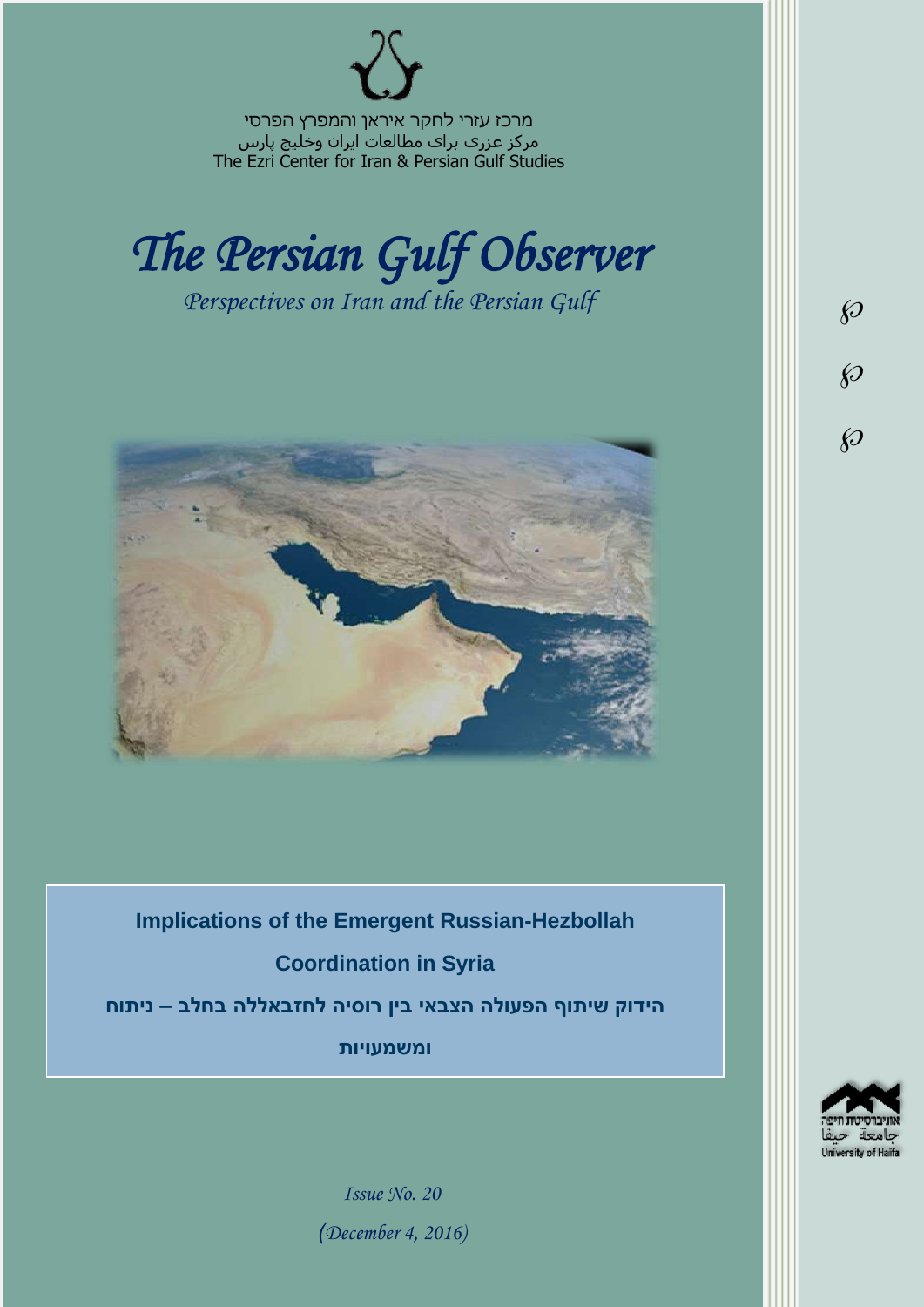The Ezri Center for Iran & Persian Gulf Studies at the University of Haifa is happy to launch The Persian Gulf Observer: Perspectives on Iran and the Persian Gulf. The Persian Gulf Observer will be published periodically, expressing the views and analysis of the Ezri center's researchers on various issues concerning the Persian Gulf region and the countries which lay by its shores. Attached please find the 20th issue written by Mr. Yossi Mansharof on "Implications of the Emergent Russian-Hezbollah Coordination in Syria "

You are most welcome to follow the Ezri Center's twits at: <https://twitter.com/EzriCenter> , be our friend on Facebook: [https://www.facebook.com/pages/The-Ezri-Center-for-Iran-and-](https://www.facebook.com/pages/The-Ezri-Center-for-Iran-and-Persian-Gulf-Studies/141080069242626)[Persian-Gulf-Studies/141080069242626](https://www.facebook.com/pages/The-Ezri-Center-for-Iran-and-Persian-Gulf-Studies/141080069242626)

Watch and listen to conferences and lecturers in the Center's YouTube channel:

<https://www.youtube.com/channel/UCZdzvlhv7a8nxLjYZdaz68Q>

and visit our site:<http://gulfc.haifa.ac.il/>

You are also cordially invited to visit our site in Persian [www.TeHTel.com,](http://www.tehtel.com/) where you could find interesting material on various aspects of the life in Israel.

## DOG DOG DOG DOG DOG DOG DOG

מרכז עזרי לחקר איראן והמפרץ הפרסי באוניברסיטת חיפה שמח להשיק את :The Persian Gulf Observer

Perspectives on Iran and the Persian Gulf, בו יוצגו מאמרי דעה שיופצו בתדירות תקופתית, פרי- עטם של חוקרי המרכז על מגוון נושאים מאזור המפרץ הפרסי והמדינות השוכנות לחופיה.

להלן הגיליון ה- 20 ובו מאמר מאת מר יוסי מנשרוף בנושא " Implications of the Emergent Russian-Hezbollah "Coordination in Syria

אנו מזמינים אתכם לעקוב אחרי ציוצי המרכז בכתובת: [EzriCenter/com.twitter://https](https://twitter.com/EzriCenter) ,

[https://www.facebook.com/pages/The-Ezri-Center-for-Iran-and-](https://www.facebook.com/pages/The-Ezri-Center-for-Iran-and-Persian-Gulf-Studies/141080069242626)

[Persian-Gulf-Studies/141080069242626](https://www.facebook.com/pages/The-Ezri-Center-for-Iran-and-Persian-Gulf-Studies/141080069242626)

לצפות ולהאזין לכנסים והרצאות בערוץ היו-טיוב של המרכז:

<https://www.youtube.com/channel/UCZdzvlhv7a8nxLjYZdaz68Q>

<http://gulfc.haifa.ac.il/> ולבקר אותנו באתר הבית

דוברי ויודעי הפרסית שביניכם מוזמנים לבקר באתר שלנו בשפה הפרסית [com.TeHTel.www](http://www.tehtel.com/) בו ניתן למצוא חומרים מעניינים על היבטים שונים של החיים בישראל.